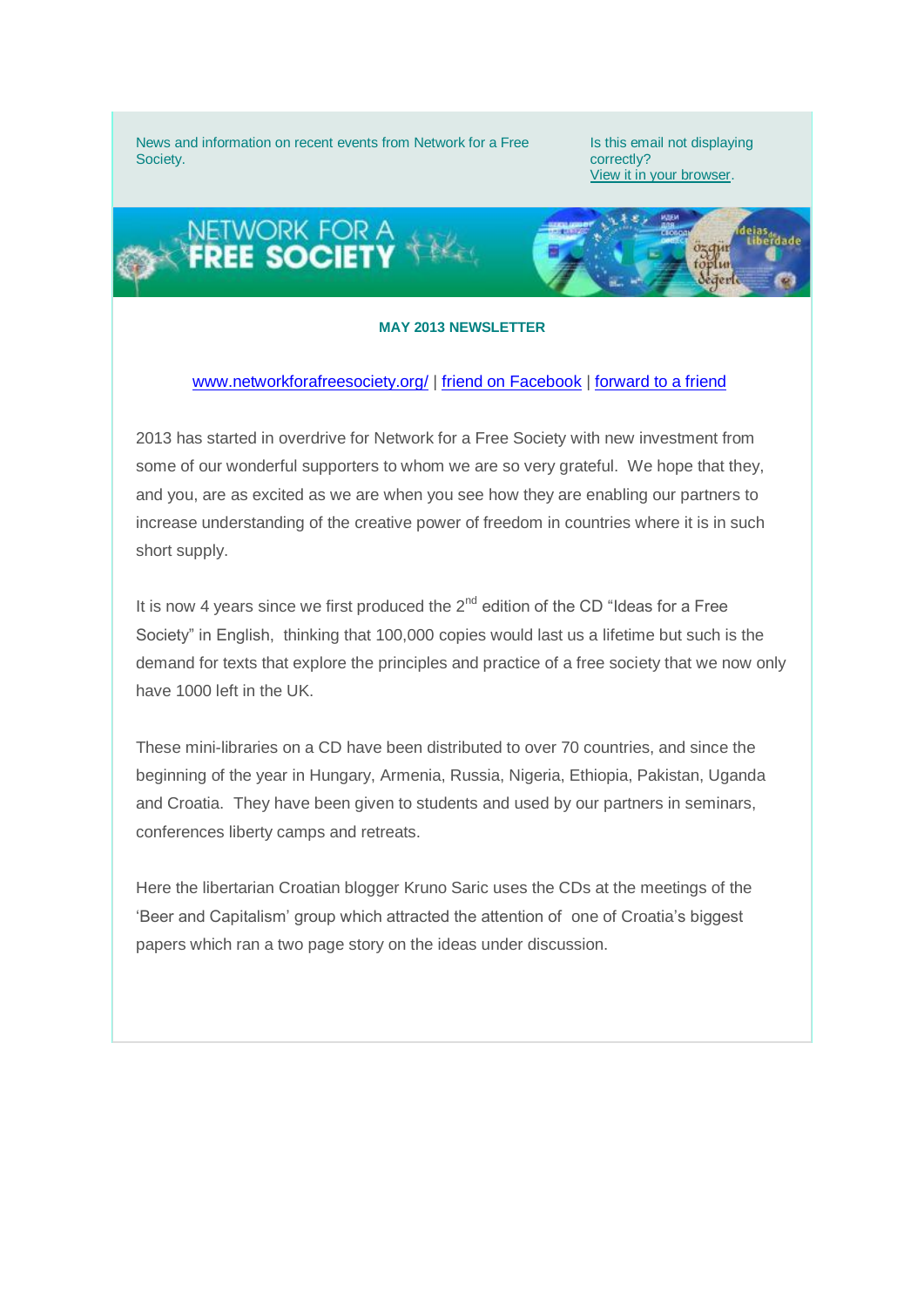

We now also have CDs in Portuguese, Kyrgyz, Turkish, Russian and Chinese and later this year will be launching them in Arabic and French. Translations of the texts on the English CD are now available in languages and countries which only recently seemed totally out of reach including Farsi, [\(Read](http://networkforafreesociety.us6.list-manage.com/track/click?u=a9097c21dbf4b971a3ab947cf&id=8655a92146&e=0aec893c4e) [More.](http://networkforafreesociety.us6.list-manage.com/track/click?u=a9097c21dbf4b971a3ab947cf&id=8655a92146&e=0aec893c4e)....), Dari [\(Read More.](http://networkforafreesociety.us6.list-manage.com/track/click?u=a9097c21dbf4b971a3ab947cf&id=153061938f&e=0aec893c4e)....), Nepalese and Kurdish [\(Read More.](http://networkforafreesociety.us6.list-manage1.com/track/click?u=a9097c21dbf4b971a3ab947cf&id=bff9d099e0&e=0aec893c4e)....).

An example is Leonard Reed's inspirational "I Pencil" whose translation we have funded many times (courtesy of the Foundation for Economic Education [www.fee.org\)](http://networkforafreesociety.us6.list-manage1.com/track/click?u=a9097c21dbf4b971a3ab947cf&id=4217945592&e=0aec893c4e) and very recently it was published in both a management and economics magazine in Iran and in the bilingual Arabic/Kurdish newspaper 'Bas' in Iraq as below.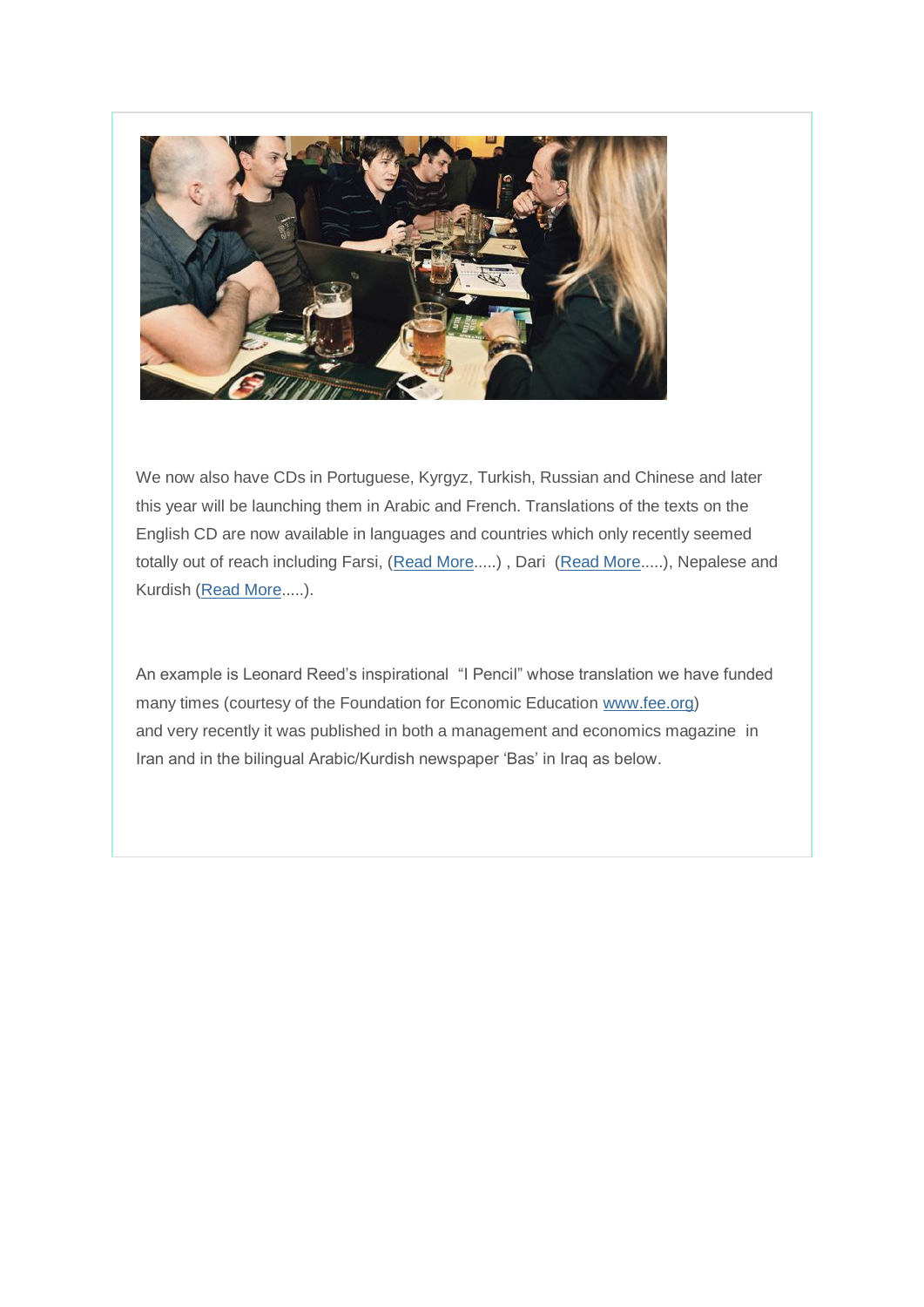

Most recently the CDs were distributed at an Istanbul Network for Liberty [\(www.istanbulnetwork.org\)](http://networkforafreesociety.us6.list-manage.com/track/click?u=a9097c21dbf4b971a3ab947cf&id=0610b4378d&e=0aec893c4e) meeting in Islamabad. The topic was 'Islam and the Institutions of a Free Society'. NFS also provided 7 fellowships for partners to attend the meeting. [\(Read](http://networkforafreesociety.us6.list-manage2.com/track/click?u=a9097c21dbf4b971a3ab947cf&id=bd99d142d4&e=0aec893c4e) more.....)

Souad Adnane from the Arab Center for Scientific Research in Morocco [\(www.arab](http://networkforafreesociety.us6.list-manage.com/track/click?u=a9097c21dbf4b971a3ab947cf&id=d97f433d2e&e=0aec893c4e)[csr.org/](http://networkforafreesociety.us6.list-manage.com/track/click?u=a9097c21dbf4b971a3ab947cf&id=d97f433d2e&e=0aec893c4e)) is seen here speaking on the position of women in Muslim countries. Also on the platform are Garreth Bloor an elected representative from Cape Town, South Africa and Ali Salman of the Policy Research Institute of Pakistan. [\(www.primeinstitute.org.](http://networkforafreesociety.us6.list-manage1.com/track/click?u=a9097c21dbf4b971a3ab947cf&id=a5e0911120&e=0aec893c4e))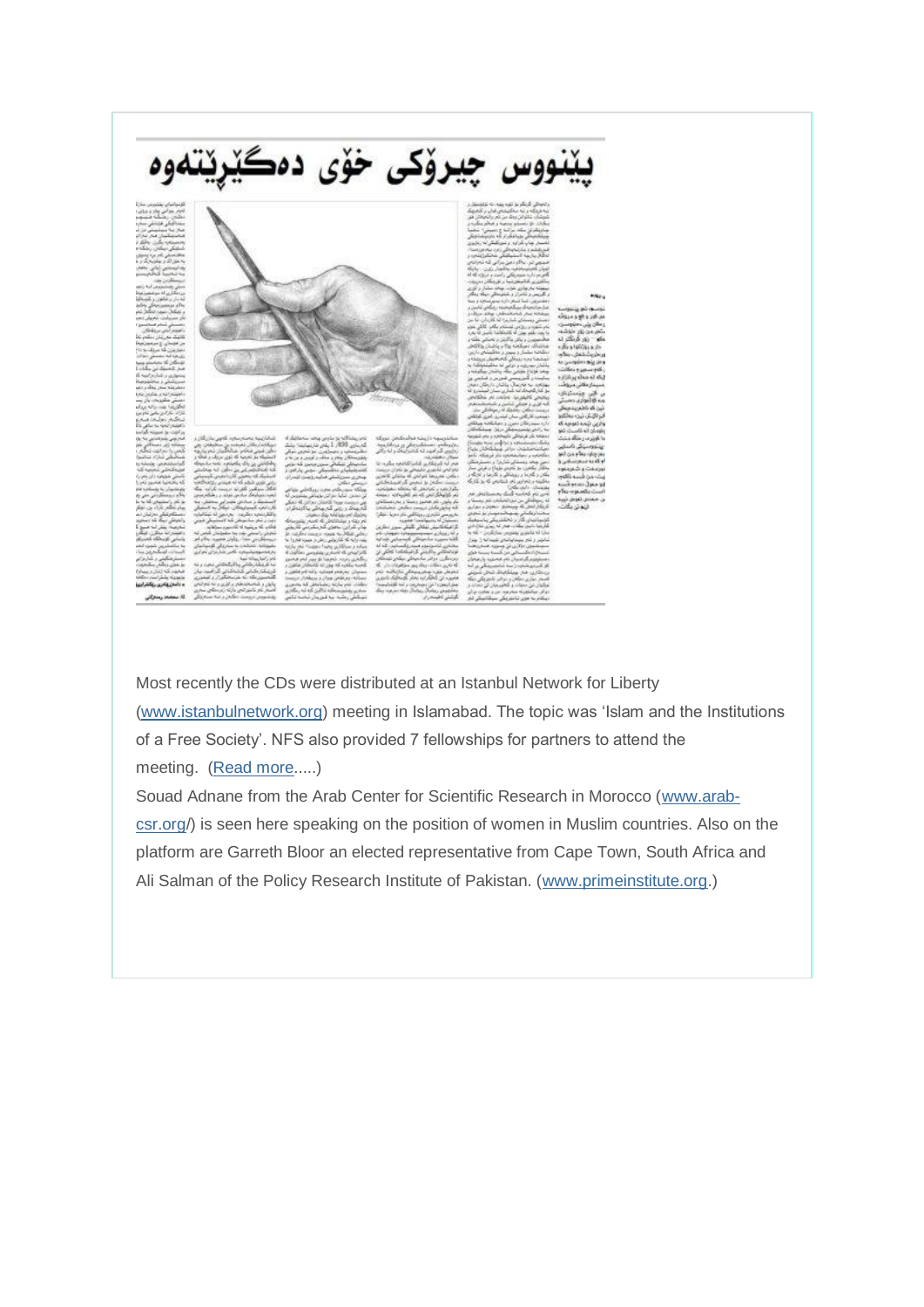

And there is so much planned for the next 12 months! A  $3<sup>rd</sup>$  edition of the CD in English. Essay competitions in Africa, China, Turkey, Kyrgystan, Tajikistan, Kazakhstan, Armenia and Ukraine. Seminars and quiz nights for students, conferences for intellectuals and many more translations and publications in languages and countries where the next generations need and deserve much more freedom, prosperity and peace than their parents and grand parents enjoyed.

Thank you so much for your help and interest.

When you go to our website double click o[n Countries](http://networkforafreesociety.us6.list-manage2.com/track/click?u=a9097c21dbf4b971a3ab947cf&id=9831ec4004&e=0aec893c4e) to see the full list of countries covered rather than use the drop down menus.

*If you believe in the creative power of freedom and want many more people to benefit from it, we hope you will be inspired by the work we do to spread understanding about it world wide. With a simple click, you can [donate,](http://networkforafreesociety.us6.list-manage1.com/track/click?u=a9097c21dbf4b971a3ab947cf&id=7f8bfa3938&e=0aec893c4e) and/or [forward to a friend](http://networkforafreesociety.us6.list-manage.com/track/click?u=a9097c21dbf4b971a3ab947cf&id=b8b7350e1a&e=0aec893c4e) . (You can also [unsubscribe from this list](http://networkforafreesociety.us6.list-manage.com/track/click?u=a9097c21dbf4b971a3ab947cf&id=3a272ff810&e=0aec893c4e) if you prefer not to receive these updates.)*

[follow on Twitter](Twitter%20Account%20not%20yet%20Authorized) | friend on Facebook [| forward to a friend](http://us6.forward-to-friend.com/forward?u=a9097c21dbf4b971a3ab947cf&id=b40cf7301e&e=0aec893c4e)

*Copyright © 2013 Network For a Free Society, All rights reserved.*